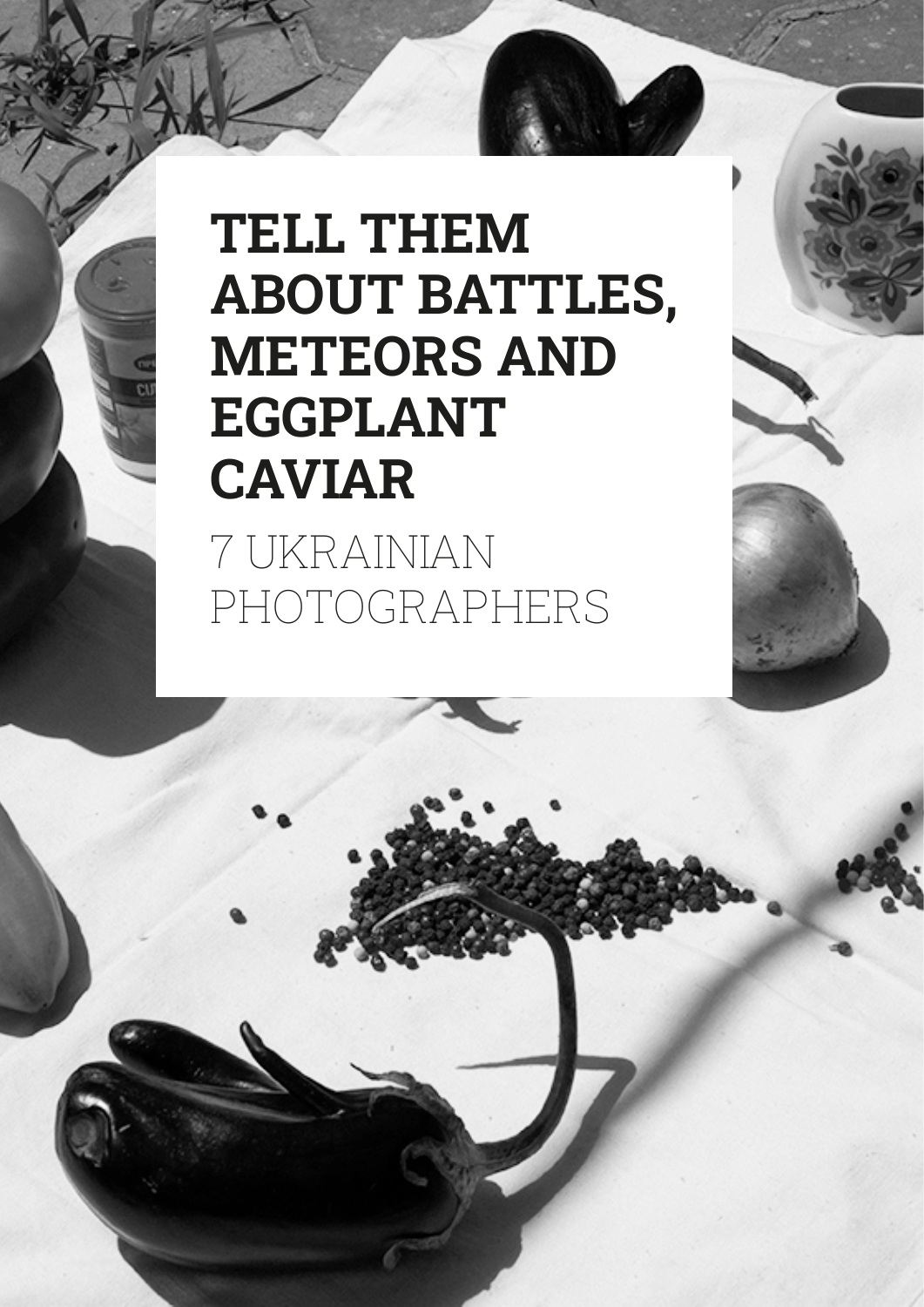ALEX BLANCO, MAXIM DONDYUK, YANA KONONOVA , OLGA KUKUSH, OKSANA NEVMERZHYTSKA, ELENA SUBACH, DARIA SVERTILOVA

The artists tell of the paper parrots the young would hang onto the walls of Kiev's collective housing. They also tell of the women's pregnancy, and their loneliness. The hospitals that could melt like butter. Odessa's eggplant caviar recipe. Some garlic, a pinch of pepper, a few bell peppers. The meteor the people of Chervonohrad are waiting for, holding crucifixes. Naked bodies - long forbidden. They tell of the night, the sea and ultimately the snow that will soon be covered with Lao Tzu's poetry.

Some questions have been swirling around for a few weeks. What can we show now of the Ukrainian creation? How do the artists look upon their previous work? How do these pieces resonate in a war-torn country? These questions were asked to the artists, and the answers accompany this exhibition of photographs taken before February 2022.

ODESA PHOTO DAYS is a Ukraine-based international festival of contemporary photography and educational platform. It pushes forward Ukrainian photography and connects artists, curators and researchers from different parts of the world: Western Europe, USA, Eastern Europe, Central and Northeast Asia.

The eighth edition of the Festival was scheduled to take place in Odesa on 19-22 May 2022. Russia's military invasion of Ukraine, however, has changed everything. 24 February 2022, a full-scale war started in Ukraine. Now Kateryna Radchenko, director and curator of Odesa Photo Days, and the festival team are working to spread the word about the situation in Ukraine and support Ukrainian documentary photographers and photography-based artists affected by war.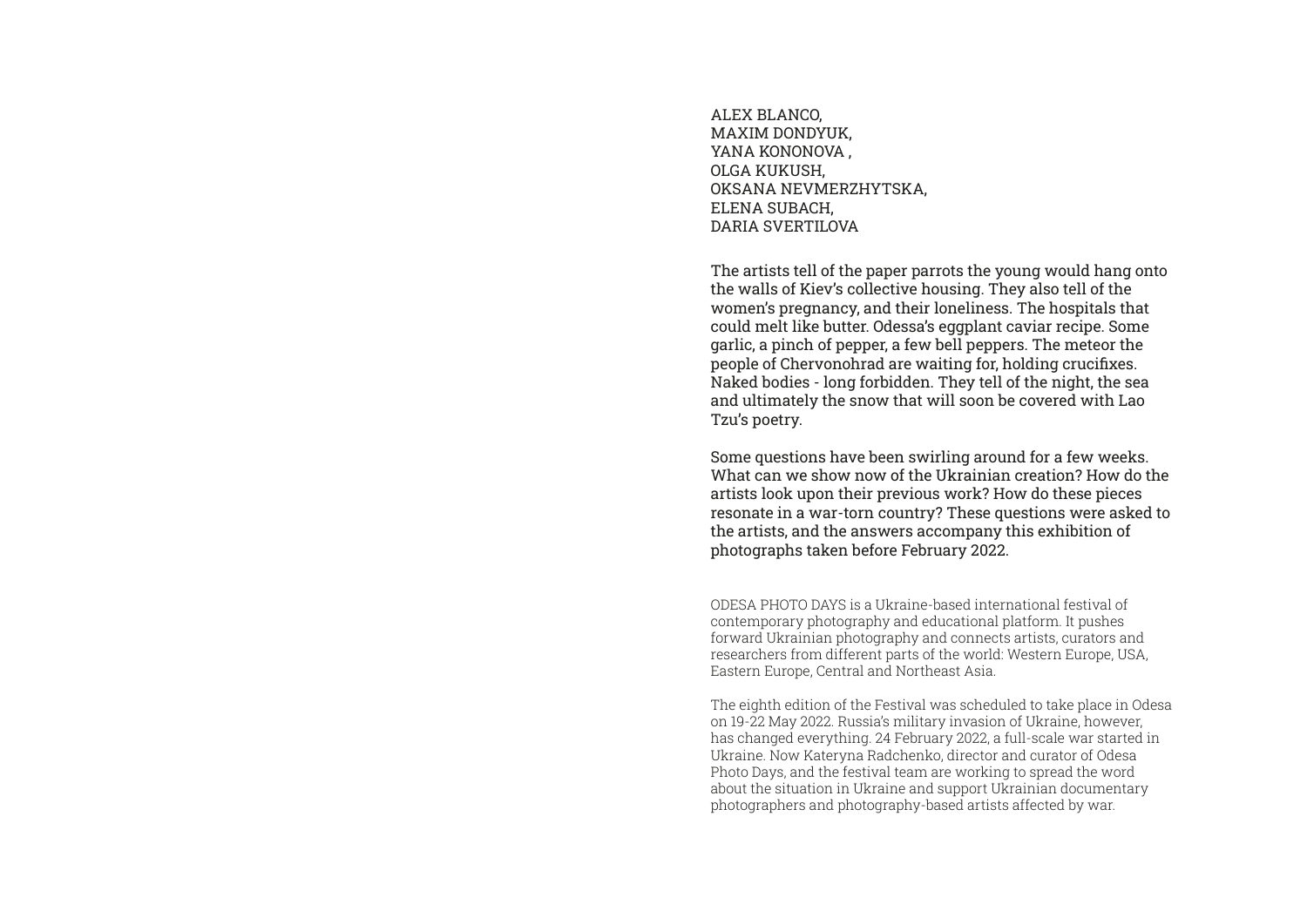# **ALEX BLANCO**

Meat, Fish and Aubergine Caviar, 2016-2019



Born in Odesa in 1988

Alex Blanco left Odesa at the age of 16. The city on the Black Sea coast had everything in abundance : fish, sun, exposed flesh... Her parents were emotionally repressed. Her father drowned his sorrows in liquor, and her narcissistic mother was absorbed by her personal traumas.

Meat, Fish and Aubergine Caviar is a project in which Blanco creates a utopian universe for her parents and for herself, where life is beautiful and everyone lives up to their expectations. Blanco's camera transformed her parents into different characters. In front of her lens, her mother becomes a famous actress and her father – a superhero.

#### Stimultania: What can we show of Ukrainian creation today?

Alex Blanco: We have so many creative people in Ukraine from fashion designers and filmmakers to book publishers and amazingly talented photographers who promote Ukrainian culture all over the world. And they all need help and support right now. For example, Kyiv-based art book publisher Rodovid accepts donations to be able to continue creating publications and promoting Ukrainian artists. There is also MOKSOP (The Museum of Kharkiv School of Photography) which had to be evacuated from Kharkiv in order to preserve its archives and we need to be vocal about the struggles they're facing. And I saw that the former fashion director of

Vogue Ukraine, Julie Pelipas who is originally from Mariupol, created a list of Ukrainians from different creative industries and showcased their portfolios at community.bettter.us so they can be booked for assignments. Every one of us can help Ukrainian creatives on an individual level by simply sharing their work so they can have enough visibility to receive the help they need.

### S.: What makes sense?

A.B.: To continue making art because art has always been a form of resistance and an individual protest against aggression. It is also something that keeps us sane and grounded in these difficult times. Personally, it also makes even more sense to promote Ukrainian culture everywhere it is possible. For me, it also makes sense to donate 100% profit from the sale of my prints to the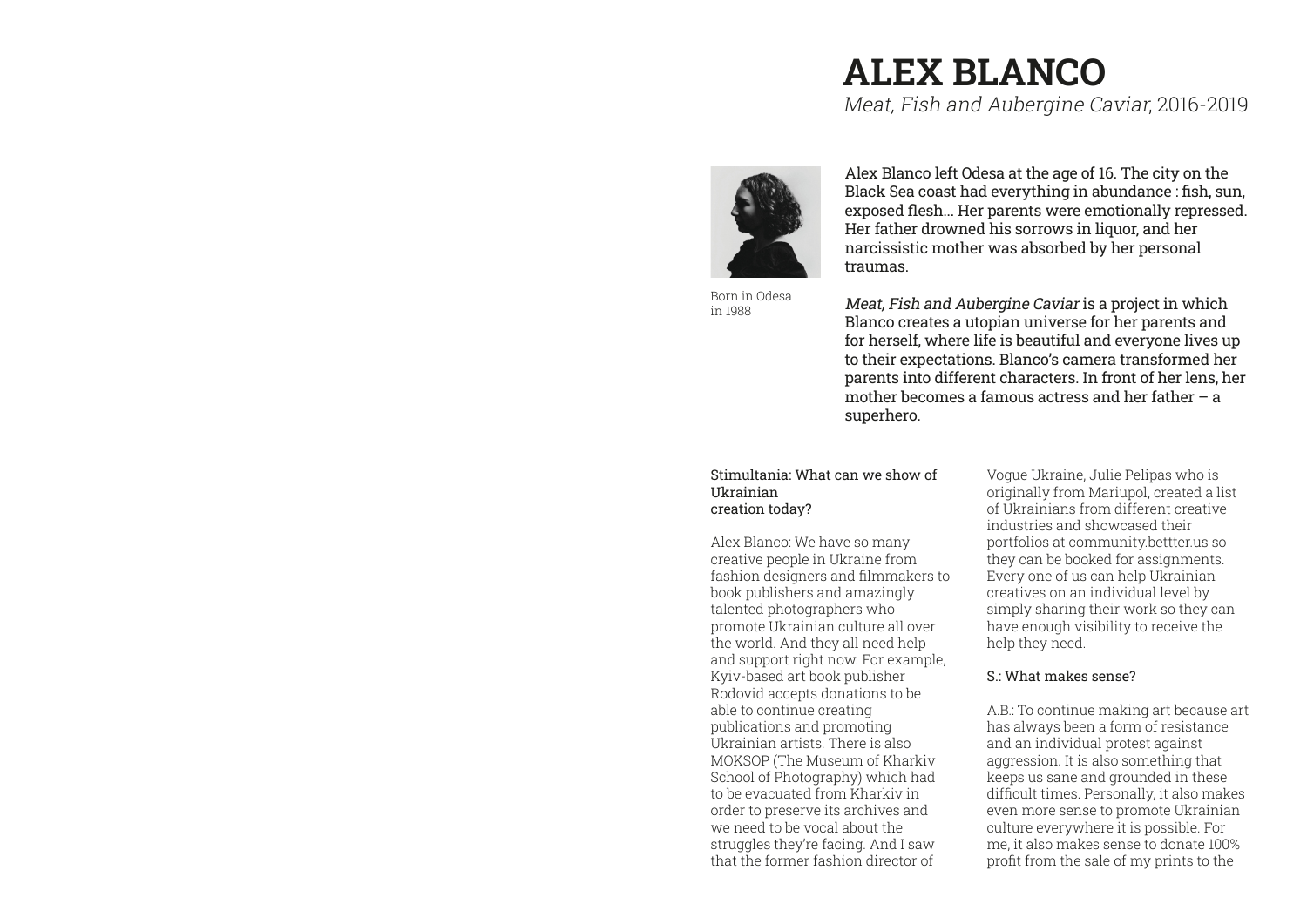different voluntary organisations in Ukraine and help individuals with anything they need right now whether it's money, a piece of advice, or a job recommendation.

### S.: How do you view these "old" series?

The "old" series has never felt so fresh and new. Before the war, my project Meat, Fish and Aubergine Caviar was a form of sharing my family story in the first place and showing Odesan culture and cuisine in the second. After the war, the positions switched, as I know that now is the moment to shout about my beautiful country and the city as loud as ever. Everyone has to know how incredible Ukraine is, how many talented people it has and how our culture is completely different from the Russian one, as it was propagandised over the decades.

#### S.: How do you think these works resonate in a country at war?

A.B.: I believe that it gives people hope that we all can go back to living in the abundant Ukraine of meat, fish and scrumptious aubergine caviar. It reminds us that Ukrainian culture is rich and impressive. We have 25 amazingly diverse regions, each with its unique traditions, beliefs and delicious cuisine. Meat, Fish and Aubergine Caviar for example, is very typically Odesan. The series personally gives me the energy to resist Russian aggression because I want to see my parents again. We will sit down at the dinner table filled with my mother's meat croquettes, Black sea

anchovies pancakes and aubergine caviar spread on a slice of rye bread and talk and cry and hug each other.

# **MAXIM DONDYUK**

Between Life and Death, 2017



Born in Slavuta in 1983

The war unleashes all of humanity's destructive forces against itself. Pure madness ! War creates emptiness. The mind of a traumatized person following a war is as arid as the barren lands that remain, misunderstood and forgotten.

Between life and death is a reflection on wars, where humanity got stuck. East Ukraine devastated territories are presented here. These areas where schools, hospitals, factories and checkpoints used to stand, were the scene of bloody confrontations. They now lie abandoned in absolute silence.

This series portrays the war-induced scars left in the human souls. It gives voice to nothingness and solitude. Wars change everyone and everything. Returning soldiers are often left out by their administration and misunderstood by their family and friends. The civilian population who faced the war is a traumatized one. These people had to leave their homes with their fears, anger and pain for only luggage. The question is not who won the war. Only destruction remains.

Having faced the war myself, I didn't want to show its frightening, bloody component anymore, nor to romanticize it. The turmoil of death transpires, strangely enough, through these images' silence. I chose to photograph landscapes so I could convey deeper, more intimate feelings. For war survivors, past memories are generally more painful than actual fights.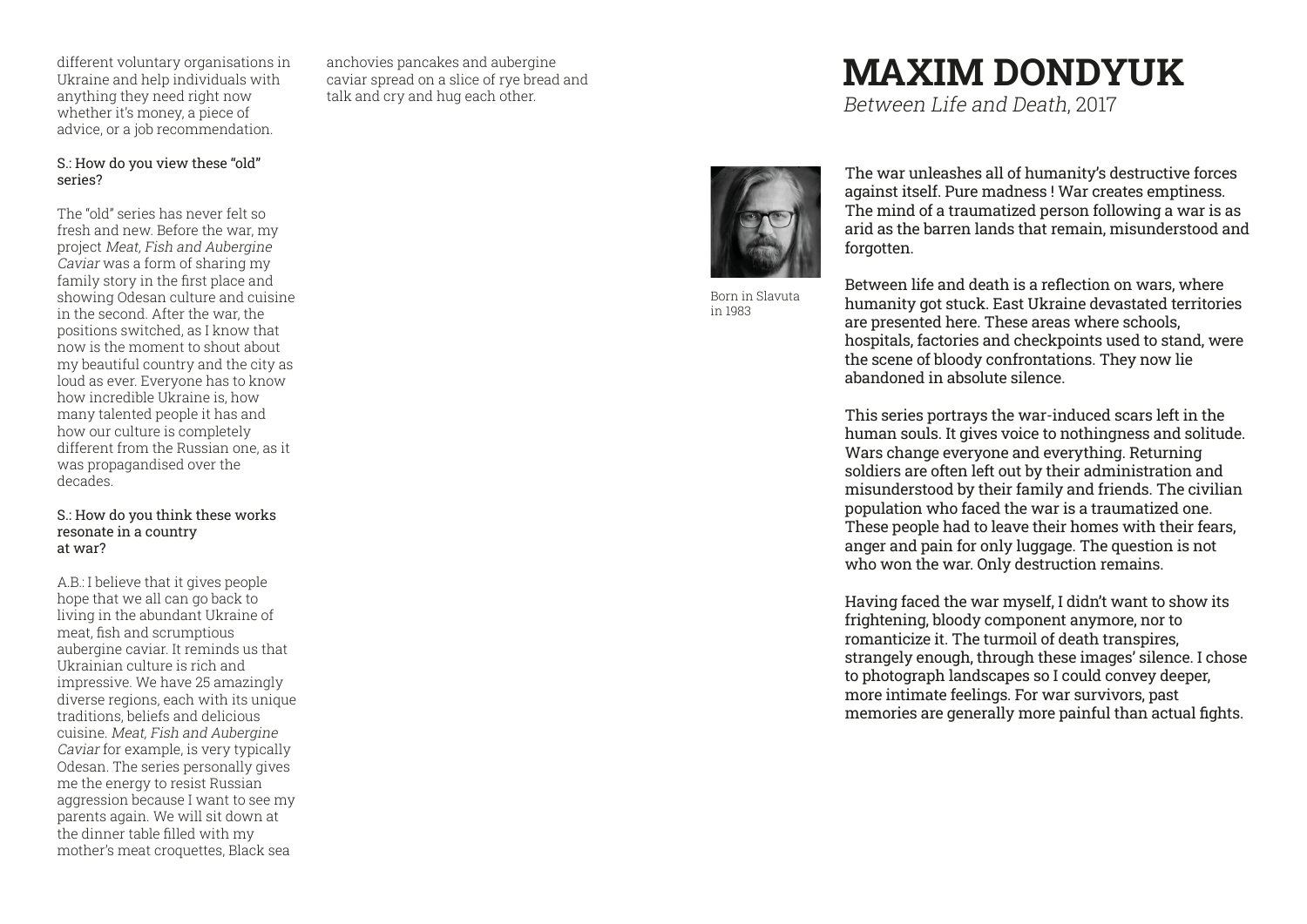# **YANA KONONOVA**

Studies, 2018-2020



Born on Pirallakhi island, Azerbaijan in 1977

Studies is a cycle of works exploring the room of male character's manifestations throught Figure Studies in a fictional way. The Figure is used here not as a means to anatomically inquire gestures and postures, but as a fiction allowing access to the situation of challenging masculinity, of examining its bounds. Somewhere bounds are outward-oriented and then their performance takes place externally. But somewhere they addict to turn inward, deepening: the spectacle of violence becomes more and more uncertain as an effect of confusion and the bounds are transformed into an incision or a wound. By following this ever-deepening wound having rather poetic origins, we sink « below » cultural norms that define the performed social role.

I am grateful to all the subjects who took part in this experiment.

# Stimultania: What can we show of Ukrainian creation today?

Yana Kononova: I have taken part in several exhibitions since the beginning of the war, organized to raise funds in support of the Ukrainian armed forces and for other charitable causes. As a rule, they represent works about the war horrors or about the world in which Ukrainians lived before it. I don't know if there is an alternative to this direct broadcast of war and peace when all systems of representation are collapsing. It seems to me that time must pass for some reflections to arise about the nature of this war, as well as about the world in which we lived before,

since now the chronicles are so monstrous that the only relevant response to it is a feeling of emptiness, grief, rage and also the absence of the necessary distance for the gaze or to the transformation of this absence into something else....

## S.: What makes sense?

Y.K.: Before the war, I spent a lot of time in wild natural landscapes and the being in them was the least communicated with the pastoral aesthetics, rather I felt an incredible mental tension, as if the psyche were a dam holding back the onslaught of something indefinite. When I tried to describe for myself what it was like, only war came to mind, for some

reason it seemed to me that this experience was comparable to the experience of war. In the first days of the war, when I have moved to the city where my parents were and which is located thirty kilometers from Kyiv, I felt the low vibrations of the earth when Boryspil was bombed, I saw explosions and a fire at the oil depot in Vasylkiv from the balcony of my fifteenth floor, flashes of terrifying light, when Russian fighters were shot down in the same place above the Vasylkiv sky. And for some reason, I don't know why it was so important for me, I tried to answer the question of whether the war is similar to the elements of the earth, forces of nature... Now, when I travel and work on material about the war in Bucha, Irpin, Gostomel, and it seems that this terrible sweetish smell of burnt metal and human flesh is constantly in the nostrils and penetrate the cells, I can definitely answer that no, war is not like the forces of nature even when it coincides with them – in how the distribution of the effects of firepower is influenced by relief, wind direction, climate. But war is like a shadowy, dystopian side of civilization, which manifests – in its barbarity on the planet, it feigns power over life and death.

### S.: How do you view these "old" series? How do you think these works resonate in a country at war?

Y.K.: Since the conflict has always interested me more than the idyll, my connection with these works has not broken. In a sense, they are about the fact that in some cases, cruelty, trauma, violence cannot be represented exclusively by documentary means, but the theater (or rather, its 'double') is a more suitable environment for this, since it is also cruel; because it focuses on those aspects of the conflict that do not fall into the frame of direct fixation of reality; because it can include things that we might prefer not to see. A few days ago, I have filmed a short episode in Bucha, where the son of a murdered man – which was lying on the grass surrounded by scattered food from a package – tells foreign journalists why his father did not leave the city. It was noticeable that he had done this many times before, and his speech, his gestures, appealing outward to the audience against the backdrop of a mute lying figure, whose gray hair was stirred only by the wind, turned what was happening into a terrible, absurd, cruel staging. It seemed to me then that the cruelty of this scene speaks of the nature of the war no less definitely than the journalist's shot, fixing the grief and suffering of people, since it is also a certain cutout from reality.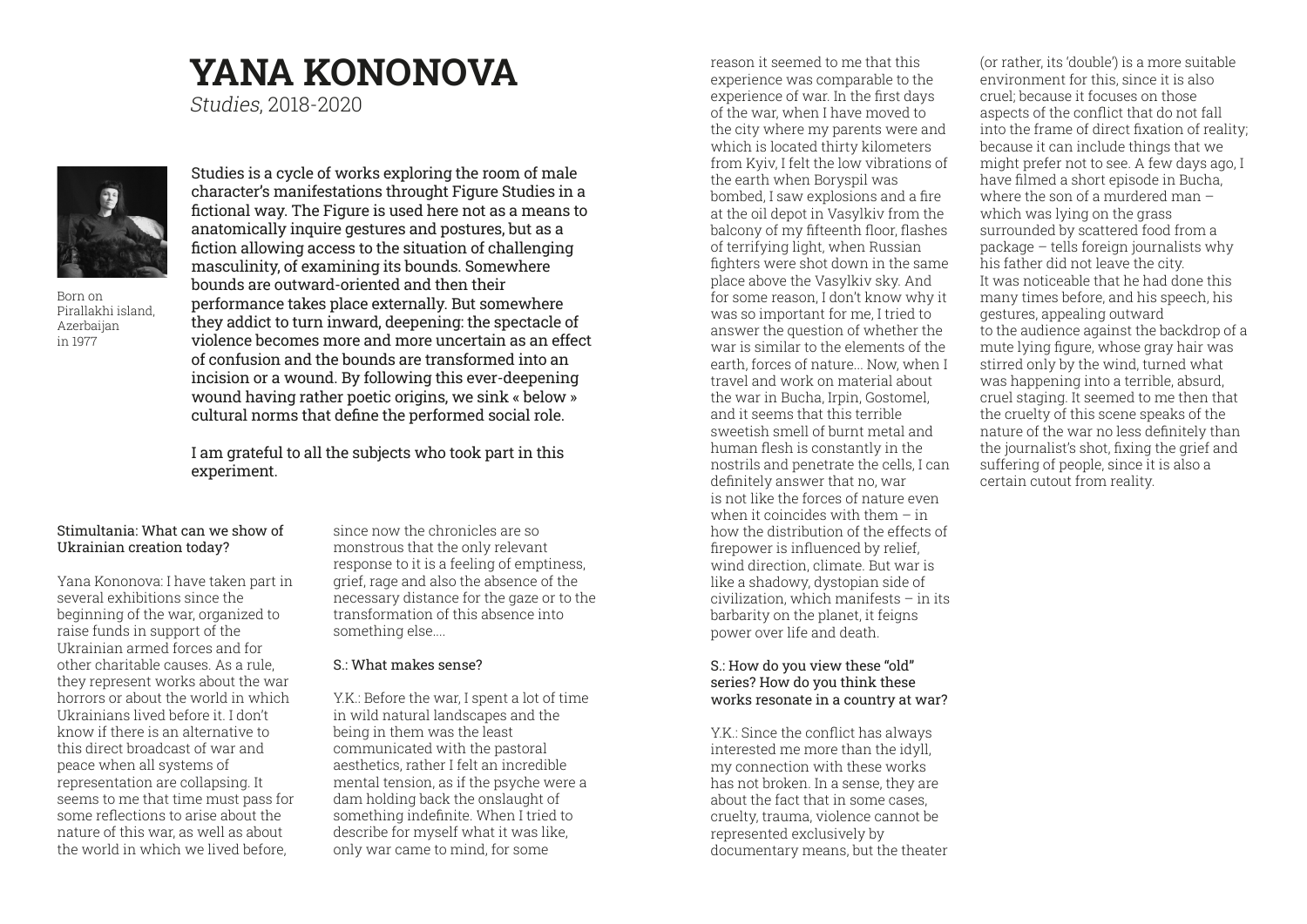# **OLGA KUKUSH** Scenography of pregnancy, 2019

Waiting for a miracle is the time traditionally called of pregnancy. But this magic has another side that we cannot talk about. The organism of a pregnant woman suffers from huge changes – physical, hormonal, psychological. Women must change their way of life and their habits radically. They often give up their career in favor of caring for children.

Bron in Mariupol in 1982

Waiting for the child is like staying in the white room. Freedom is insulated by your vulnerability. Your movements, thoughts, dreams, plans are bounded now. Your way of life and your world are beyond the boundaries of this room. You can see it but you are not a part of it anymore.

## Stimultania: What can we show of Ukrainian creation today? What makes sense?

Olga Kukush: Now is the period when the most important thing, in my opinion, is to tell as much as possible about Ukraine, its existence, its identity. Any project of Ukrainians artists conveys important meanings. Stylistics can and should attract the attention of a worldwide audience. We need to raise the Ukrainian issue.

## S.: How do you view these "old" series?

O.K.: The serie shows my mood during a certain period of my life. For me, this mood is part of my past life, of a personal story.

S.: How do you think these works

# resonate in a country at war?

O.K.: Feeling of insecurity, fear of the future, loss of a habitual way of life, despair – this is the mood of Scenography of Pregnancy. And these feelings are shared by a large number of Ukrainians during the war.

# **OKSANA NEVMERZHYTSKA**

Hospital. Lost in time. 2020



Ukraine is located in the center of Europe  $-$  in the developed, modern part of the world. But when you get to small towns, sometimes there is a sense of time gap. It is difficult to fathom that this is the 21st century. Provincial hospitals for example. Some hopelessness of possibilities, absurdity of the context with color combination and comparison to modern possibilities and technologies. Fear and pain are felt in the air. Solitude. Lost in time ...

Bron in Ukraine

# Stimultania: What can we show of Ukrainian creation today?

Oksana Nevmerzhytska: Today's atrocious reality is already reflected in the works of modern authors and will stay there for the long time in future – pain, fear, destruction, freedom, courage, strength, death, struggle, hope... All of this can already be seen in the works of mostly Ukrainian authors that live through their own experience, reflect on it and bring the new reality to their art. Today we also can see the works, the artistic view of the "before" period... All the things that moved people, that they were excited about, talked about – their mindset before the war in Ukraine started. And we can see these two realities in contrast.

# S.: What makes sense?

O.N.: What makes sense is moving forward. Any situation is but a part of history. The events form the new reality, strengthen or change our mindset, transform it – this is the eternal movement of human life. All events leave their mark on the art also in order to preserve this period of time, to develop and move on forming a new reality that is connected with the past and will affect the future. The main thing here is the movement forward and rebirth, because movement means life.

# S.: How do you view these "old" series?

O.N.: My series was created in 2020. It was important for me that the reality in my country, especially in the small cities, often disagrees with the time that we live in, as though lost in time. I would like for my country situated in the center of Europe to develop and modernize faster. In its turn this would influence the quality people's lives. Fully-functioning hospitals as an example. By the means of just color and context in my works I wanted to provoke emotions and raise awareness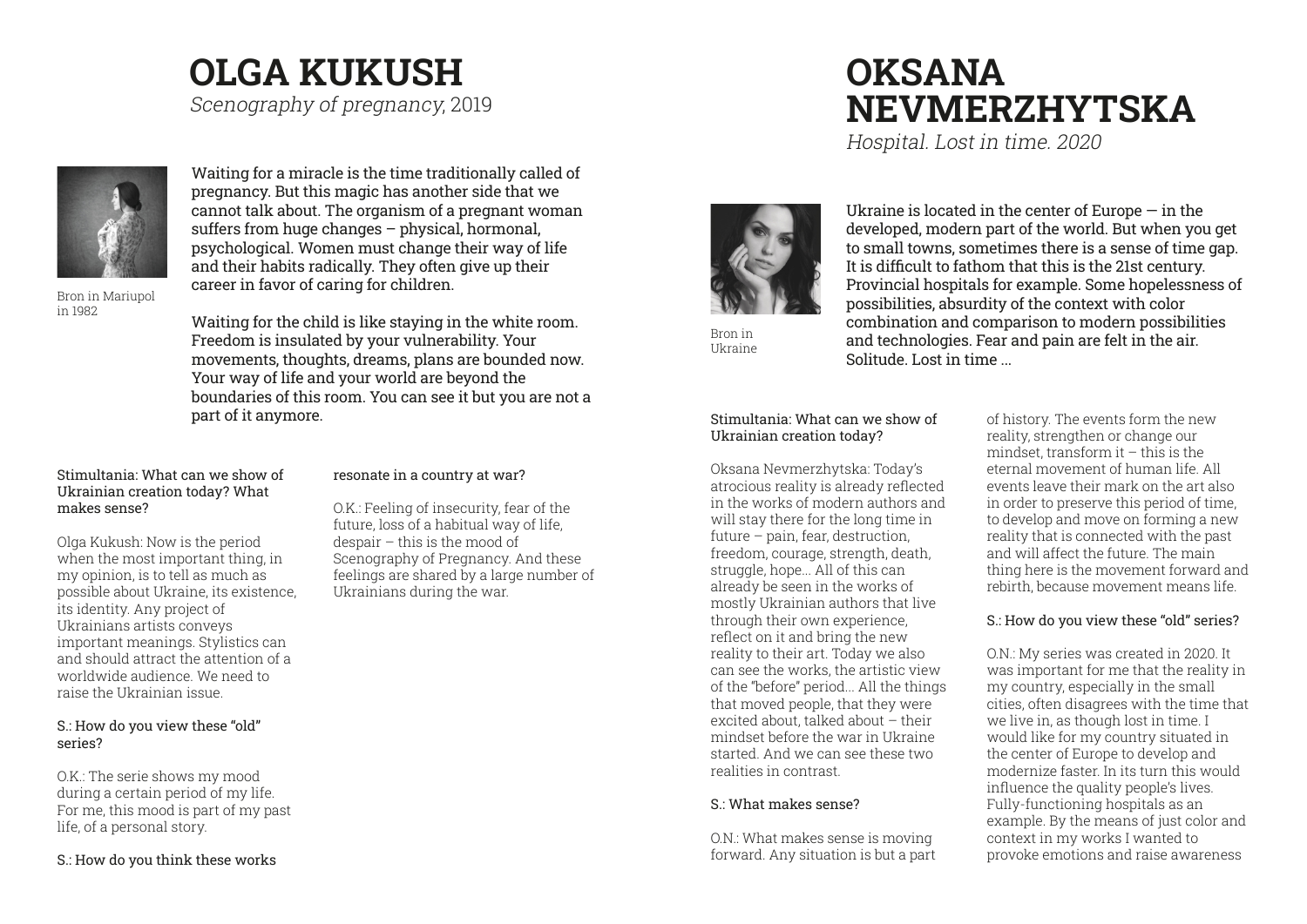of this topic, and also to give a sense of my feelings about the place where people get help, are cared for, their lives are saved, and at the same time to the conditions that for log do not correspond to the time, are not acceptable and sometimes evoke despair and angriness.

#### S.: How do you think these works resonate in a country at war?

O.N.: In the current situation in my country there are two aspects most resonating within me. The hospitals are overcrowded – this field is under a lot of pressure. And right now it's not about the discomfort or conditions, it's about saving lives. Where there were lack of modern medical equipment and technologies it most effects the number of lives saved. Another thing is the soviet past, it's ideology of attitude to the individual, and corruption that led to this state of the medical sector. It is widely wished to break all the ties with that mindset, connections, corruption that are left, in order to move to the future of European values, possibilities, standards, where the life of each individual has the most value.

With immense gratitude to all the doctors, all health-care workers that do their duty in the conditions of war, constant danger and fatigue; and with huge gratitud to all the countries that help to save human lives by sending medical humanitarian aid.

# **ELENA SUBACH**

Meteorite Berdychiv, 2018



Born in Chervonohrad in 1980

This project is a dedication to the story that happened in the place, where I come from. A small unremarkable city becomes famous because of the tragic event: four children died in a crush in densely packed cinema during Armageddon movie screening. That day a few schools were coming to see the film, and so many children were in hurry to get in. Bruce Willis did not save the world and the meteorite still fell. Later I even learned the name of that meteorite.

In another small town, one person, passionately dreaming of becoming an astronomer, built himself an observatory and even managed to discover few previously unknown asteroids. As a discoverer he got the right to name these celestial bodies as he wish. The astronomer, as agreat patriot, named asteroids in honor of the townships of his region. So now, somewhere in outer space, meteorite Zhitomir and meteorite Berdychiv are flying. And I imagine, that it is one of them that must fall to Earth and destroy everything.

My story is about agitation of the apocalypse, a common mood of people living in cities like mine. About endless expectation of whatever is coming — a God, a Hero, a Saviour, or an impending meteorite.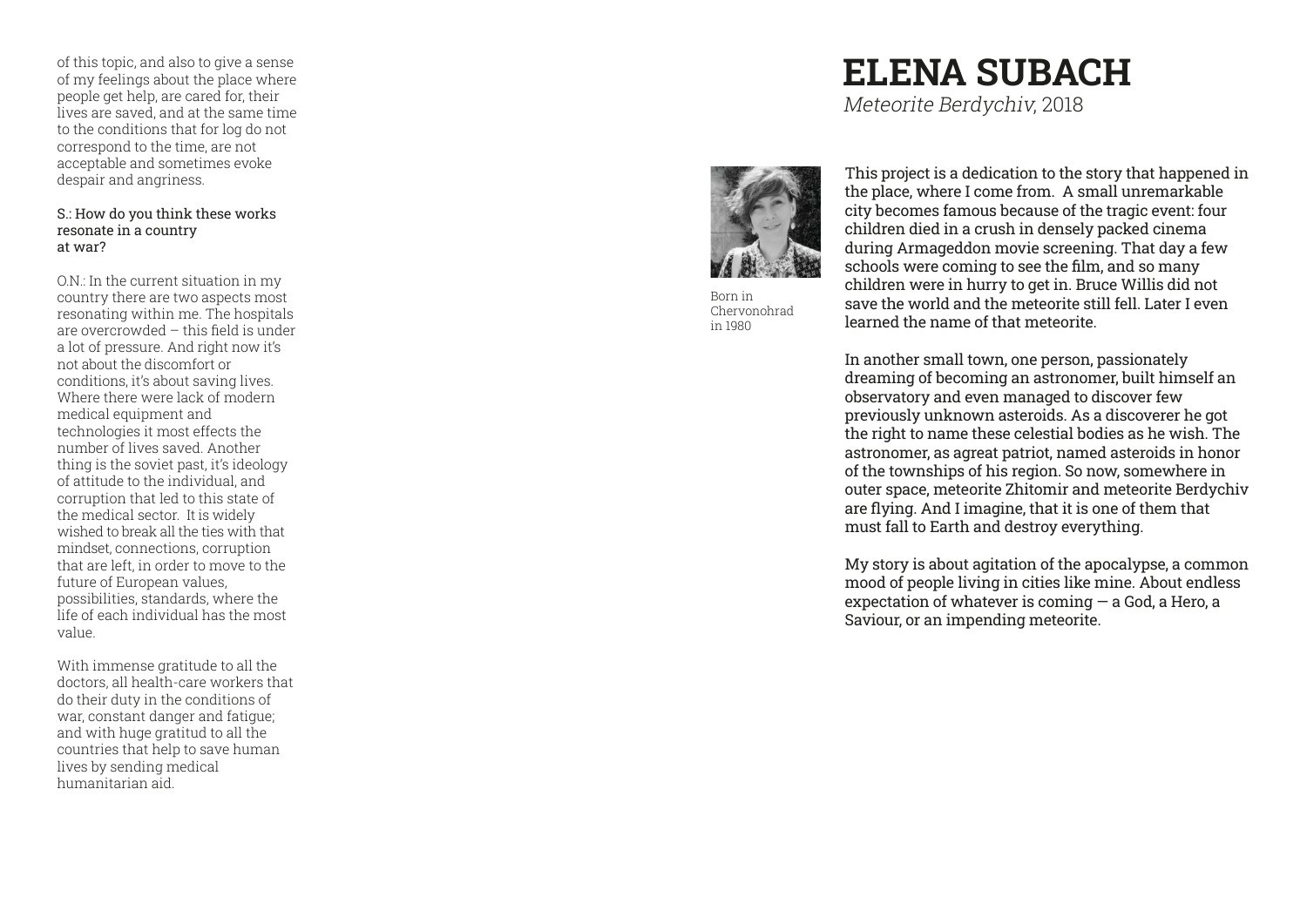# **DARIA SVERTILOVA**

Temporary homes, 2019



Née à Odessa en 1996

Dormitories are the only type of social housing which exists in Ukraine nowadays. They were constructed during the Soviet and since that time, buildings and living conditions haven't changed that much but Ukraine and its people did. In this project I explore the confrontation of the soviet heritage and the new prowestern generation.

The buildings which look cold and unified from outside hide diverse rooms that unite soviet interiors and unique belongings, drawings and posters of each student. Neither family house, nor a rented flat, dormitories are a kind of cocoon, the place of transition from teenage years to adult life.

# Stimultania: What can we show of Ukrainian creation today? What makes sense?

Daria Svertilova: Soon after the war started, a lot of art institutions, media and private initiatives got interested in Ukrainian artists. Being overwhelmed by this wave of attention at some moment I thought "where have you been before?". Why does Ukrainian art deserve to be seen at this price (in the context of war)? Everyday we see images of destroyed buildings, dead people, fleeing refugees, empty streets. scorched earth ... My heart is tearing apart when I realize that the world associates Ukraine with this imagery. That's why I believe that in the creative field it is important to show peaceful Ukraine, the Ukraine which we have lost and which we will rebuild when the war ends.

Besides, I also think that Ukrainian artists should live through this tragic moment and reflect on it, continue to produce. By now it makes sense even as  $a$  sort of therapy  $-$  to keep working and stay active, to distracted; then, it will make sense because it will become a part of our history.

## S.: How do you view these "old" series?

D.S.: First few days after the war started I couldn't see these pictures without crying. In my work I aimed to show the young generation of Ukrainians, our future, which is being so violently destroyed. I was looking at the students I photographed asking myself whether they are safe, whether they left Ukraine, what they feel now... I felt a lot of pain looking at my series and to deal with it I decided to contact the students and to record our zoom calls. I wanted to ask where they are now, how their

perception of home changed and in which mental state they are. So, the project is continuing within a new tragic context.

## S.: How do you think these works resonate in a country at war?

D.S.: Couple of weeks ago I took part in a fundraising organized by a British printing company, who was collecting money for humanitarian organizations. One of the pictures submitted by me was of a huge residential building in Odesa, surrounded by dormitories and just next to Odesa National University where I studied. My mother saw this photo and said "What a picture! There is life, living people and happiness behind these windows... Now all the high buildings are either burned or destroyed...."